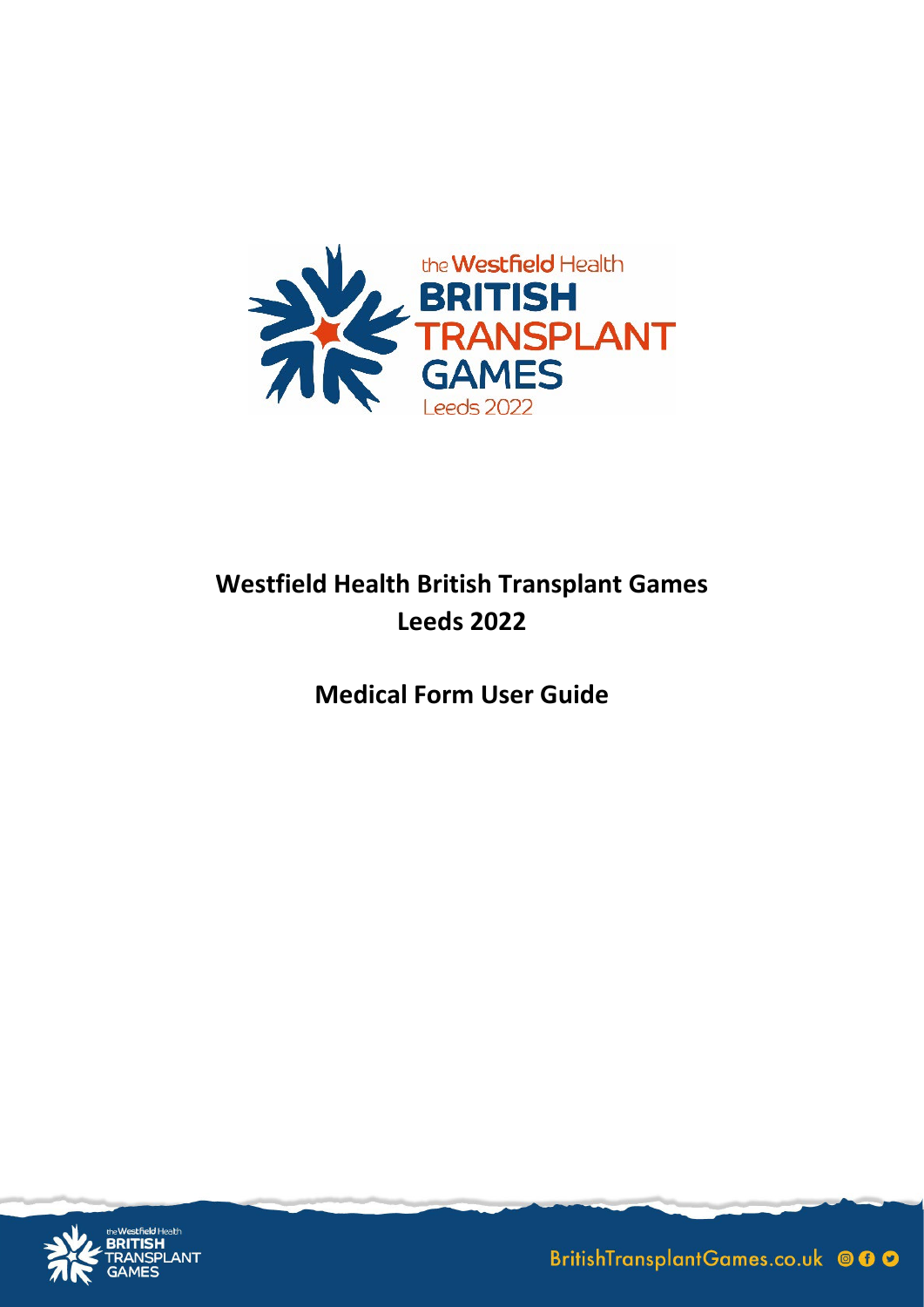

## **Signing up to become a member of Transplant Sport**

1. Visi[t www.transplantsport.org.uk](http://www.transplantsport.org.uk/) to create your Transplant Sport account and complete your British Transplant Games medical form.



2. Click the Join at the top right of the page.

|  | CONTACT DONATE JOIN MEMBER LOGIN  |  |
|--|-----------------------------------|--|
|  | <b>O</b> f <b>y</b> f0.00 0 items |  |

3. Once you have clicked "Join" you will see a dashboard where you complete your personal information ensuring you answer all boxes marked with a \*.

|                                      |                                         | Hospital team *                                                                                                                                                                                                                                                      | How did you hear about Transplant Sport?                                                                                                                                                                                   |  |
|--------------------------------------|-----------------------------------------|----------------------------------------------------------------------------------------------------------------------------------------------------------------------------------------------------------------------------------------------------------------------|----------------------------------------------------------------------------------------------------------------------------------------------------------------------------------------------------------------------------|--|
|                                      | <b>MEMBER SIGNUP</b>                    | Which hospital Team would you like to join? This could be the hospital<br>you receive follow up treatment, or the hospital where you received<br>your tranplant. Please make sure you check Adult or Children options<br>so we can allocate you to the correct team. | Choose one                                                                                                                                                                                                                 |  |
| Title<br>First name                  | Surname                                 | Choose a hospital team                                                                                                                                                                                                                                               |                                                                                                                                                                                                                            |  |
| O Male<br>O Female<br>Date of birth  | Parents name (if under 18)<br><b>IF</b> | What type of events are you interested in?<br>$\Box$ Individual sport                                                                                                                                                                                                | Would you like us to pass on your name and contact details to the local<br>hospital Team Manager?*<br>O Yes                                                                                                                |  |
| Address <sup>*</sup>                 |                                         | <b>D</b> Team sport                                                                                                                                                                                                                                                  | O No                                                                                                                                                                                                                       |  |
| Street address                       |                                         | $\Box$ Social<br>$\Box$ Art                                                                                                                                                                                                                                          |                                                                                                                                                                                                                            |  |
|                                      |                                         | <b>D</b> Music                                                                                                                                                                                                                                                       |                                                                                                                                                                                                                            |  |
| Address line 2                       |                                         | <b>D</b> Other                                                                                                                                                                                                                                                       |                                                                                                                                                                                                                            |  |
| City                                 | County                                  |                                                                                                                                                                                                                                                                      |                                                                                                                                                                                                                            |  |
| <b>United Kingdom</b><br>Postal code |                                         | I consent to my Transplant Sport Team Manager to see my completed<br>medical form for the events I participate in. *                                                                                                                                                 | We are often asked for stories to go into the press to promote organ<br>donation, would you be interested in sharing your story with the press? If<br>so, we will contact you when we receive a request for information. * |  |
|                                      |                                         | O Yes<br>O No                                                                                                                                                                                                                                                        | O Yes                                                                                                                                                                                                                      |  |
| Email *                              | Telephone number*                       |                                                                                                                                                                                                                                                                      | $\bigcirc$ No                                                                                                                                                                                                              |  |
| Email                                | Telephone number                        |                                                                                                                                                                                                                                                                      | We are a charity supported almost entirely by volunteers with 3 part time members of staff. We are always open to offers of help from our members.                                                                         |  |
|                                      |                                         | As well as donations of time we need individuals who have contacts in the business world eq printing, media, marketing, communications,<br>fundraising. If you are able to help, please indicate below;                                                              |                                                                                                                                                                                                                            |  |
| Transplant recipient *               |                                         | Nes I can help - I have connections / skills / experience in the following (please specify below)                                                                                                                                                                    |                                                                                                                                                                                                                            |  |
| O Yes<br>O No                        |                                         |                                                                                                                                                                                                                                                                      |                                                                                                                                                                                                                            |  |
|                                      |                                         | Ethnicity monitoring *                                                                                                                                                                                                                                               | Would you like to receive quarterly eNewsletters from Transplant Sport.                                                                                                                                                    |  |
|                                      |                                         | White                                                                                                                                                                                                                                                                | promoting our upcoming events and our success stories? *                                                                                                                                                                   |  |
|                                      |                                         |                                                                                                                                                                                                                                                                      | O Yes                                                                                                                                                                                                                      |  |

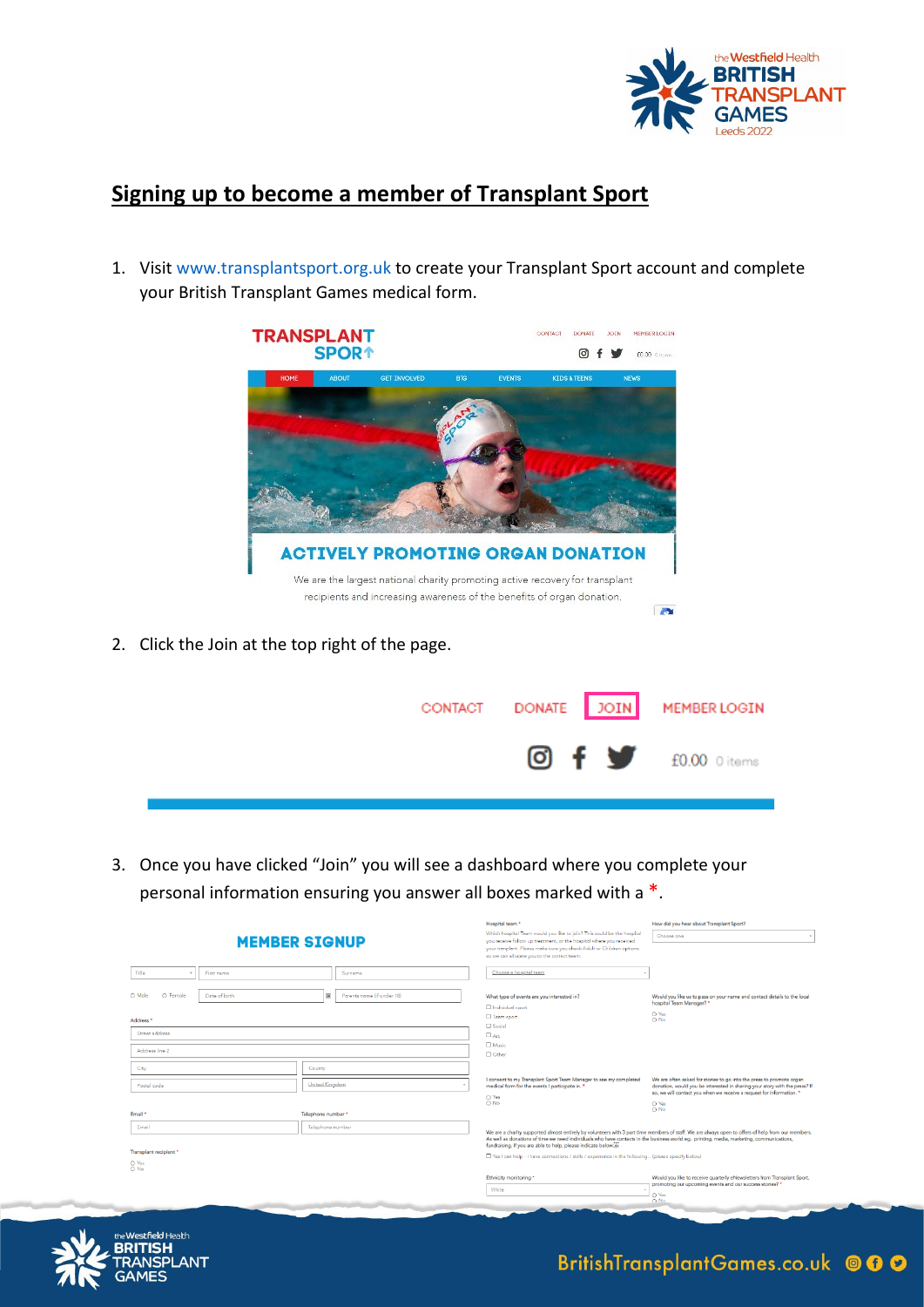

4. Once you have completed your personal details click the red "Submit" button.

| Ethnicity monitoring * |               | Would you like to receive quarterly eNewsletters from Transplant Sport,<br>promoting our upcoming events and our success stories? * |  |  |  |
|------------------------|---------------|-------------------------------------------------------------------------------------------------------------------------------------|--|--|--|
|                        | White         | O Yes<br>$\bigcirc$ No                                                                                                              |  |  |  |
|                        | <b>SUBMIT</b> |                                                                                                                                     |  |  |  |

5. Once you have clicked the "Submit" button you will receive an email from [office@transplantsport.org.uk.](mailto:office@transplantsport.org.uk) This email confirms your registration with the website and will include you TS log in details.



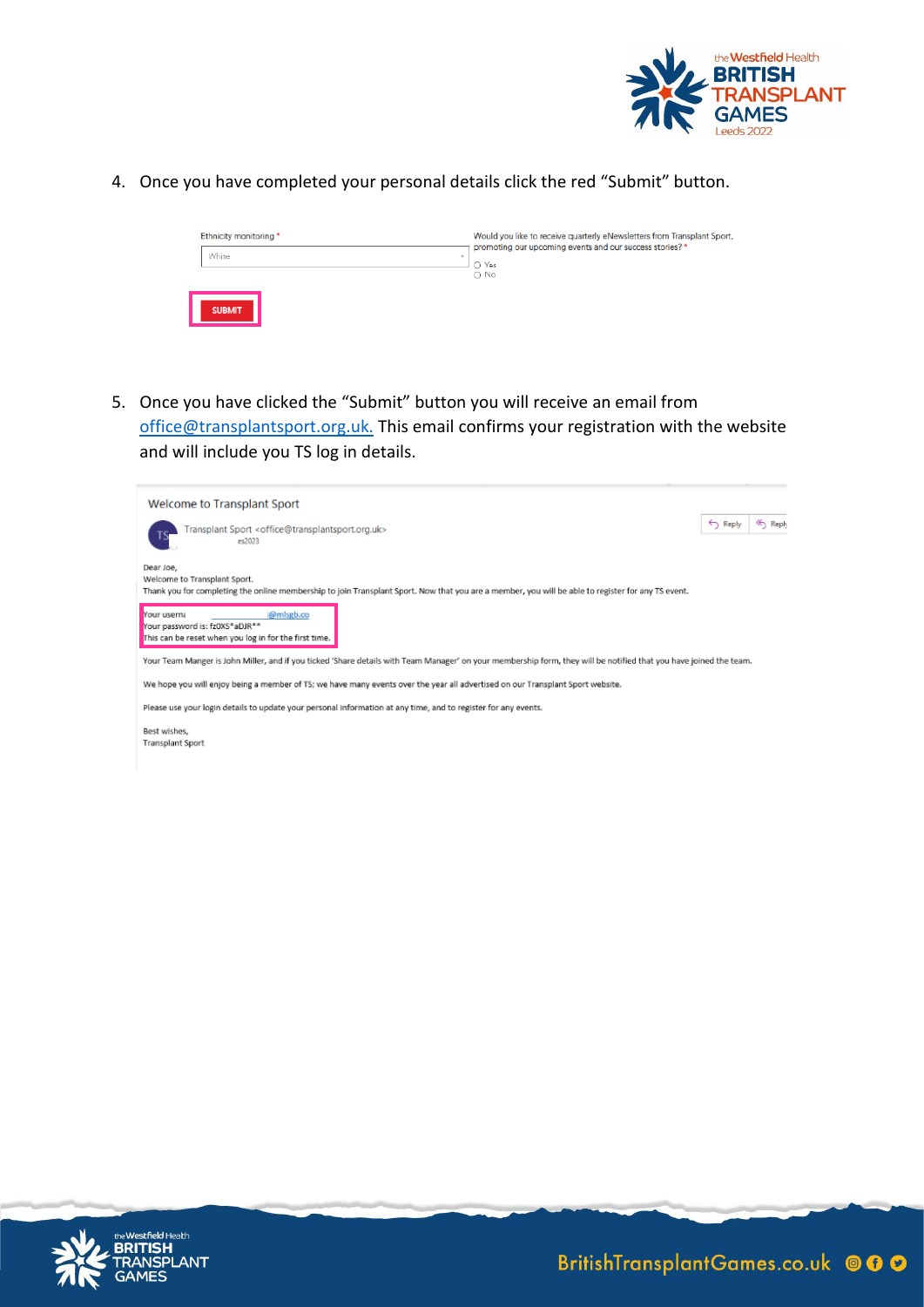

## **Completing your British Transplant Games Medical Form**

1. Log into your Transplant Sport account at [www.transplantsport.org.uk.](http://www.transplantsport.org.uk/) Click Member login and use your username and password.

| CONTACT | DONATE JOIN MEMBER LOGIN   | <b>MY ACCOUNT</b> |
|---------|----------------------------|-------------------|
|         | <b>O</b> f f f0.00 0 items | Email<br>Password |
|         |                            | <b>LOG IN</b>     |

2. When you log into your account you will see your profiles dashboard, the dashboard displays your personal information entered when registering for Transplant Sport

To complete your medical form, click on the "Medical Form" tab in the blue bar.

## **MY ACCOUNT**

| Profile                                              | Δ              | Password                      | A | Medical Form | B         | Orders                                   | $\frac{1}{2}$ | Logout | $\mathbb{R}^n$ |
|------------------------------------------------------|----------------|-------------------------------|---|--------------|-----------|------------------------------------------|---------------|--------|----------------|
|                                                      | <b>PROFILE</b> |                               |   |              |           |                                          |               |        |                |
| Title                                                |                | <b>First name</b>             |   |              |           | Surname                                  |               |        |                |
| Mr.                                                  | $\tau$         | 108                           |   |              |           | Bloggs                                   |               |        |                |
| Gender<br>® Male<br>O Female<br>Address <sup>*</sup> |                | Date of birth *<br>1995-08-14 |   |              | E.        | Parent name<br>Parent name (if under 18) |               |        |                |
| 04 Park Square                                       |                |                               |   |              |           |                                          |               |        |                |
| Newton chambers road                                 |                |                               |   |              |           |                                          |               |        |                |
| Shaffield                                            |                |                               |   |              | yorkshire |                                          |               |        |                |
| S35 2ph                                              |                |                               |   |              | Country   |                                          |               |        | ٠              |

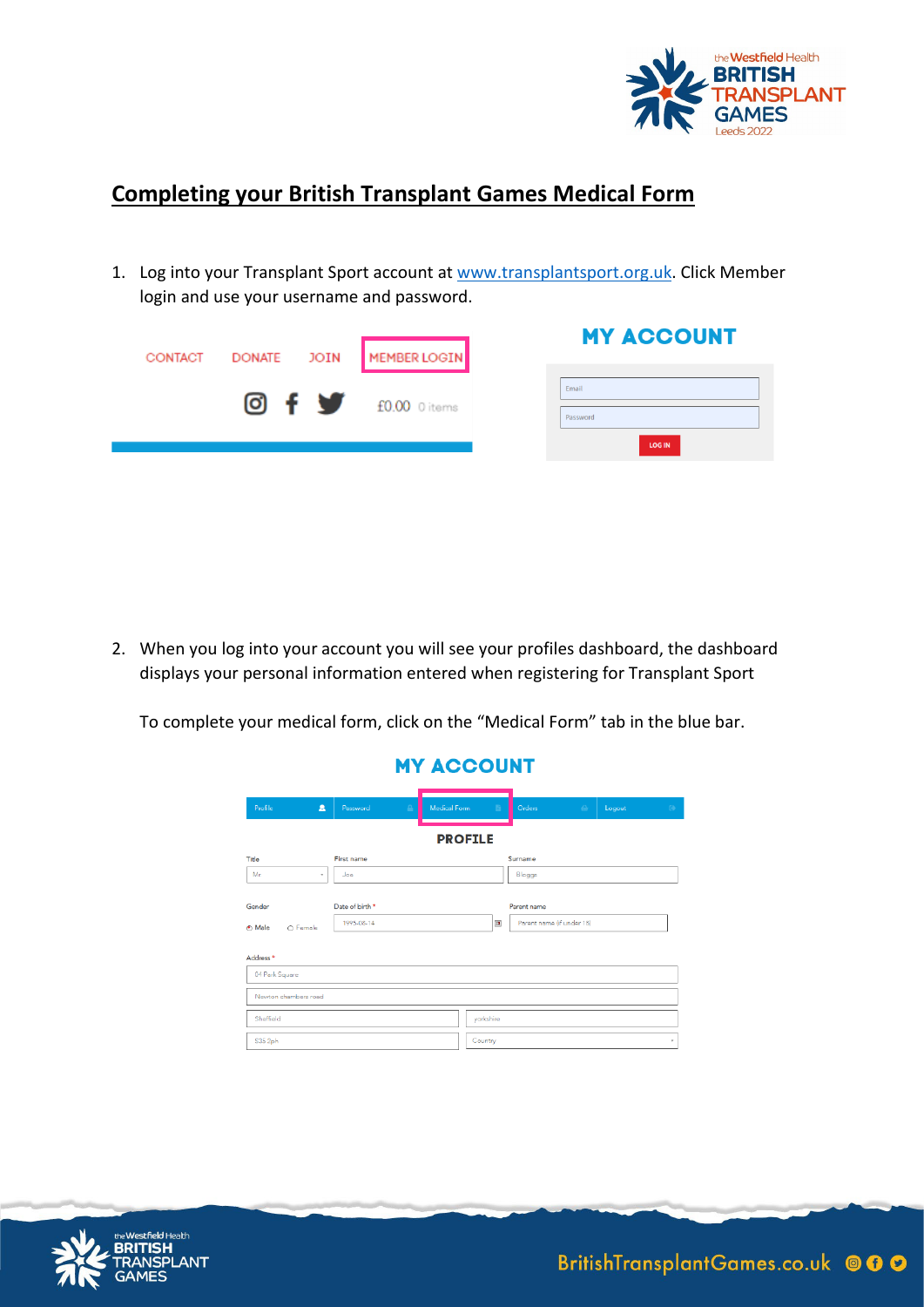

3. All boxes marked with an \* are mandatory, you should complete all relevant questions to your transplant type.

| <b>MEDICAL FORM</b>                                                         | DOWNLOAD &                         |
|-----------------------------------------------------------------------------|------------------------------------|
| First name*                                                                 | Last name*                         |
| Joe                                                                         | Bloggs                             |
| Telephone number*                                                           | Transplant unit                    |
| Consultant                                                                  | Event*                             |
| paul, harden@nhs.net (Paul Harden)<br>$x -$                                 | Skiing & Sports Weekend<br>٠       |
| GMS number*<br><b>GMS</b><br>99999<br><b>ALL TYPES OF ORGAN TRANSPLANTS</b> |                                    |
| Date of results                                                             | eGFR (excluding dialysis patients) |
| 12/04/2022                                                                  |                                    |
| Creatine (excluding dialysis patients)                                      | HЬ                                 |
| <b>BP</b>                                                                   |                                    |
|                                                                             |                                    |
| Musculo-skeletal disorder                                                   | <b>Diabetes</b>                    |

4. When completing your medical form for the British Transplant Games, in the event dropdown choose the Westfield Health British Transplant Games 2022.

The consultant for the event is BTG Medical Team.

*When you have registered for the Games via the British Transplant Games website, a GMS number is applied to yourself. To complete your Medical Form, you need to enter this correctly onto your medical form. This should be GMS followed by five digits.*

| <b>MEDICAL FORM</b>                                      | DOWNLOAD &                             |
|----------------------------------------------------------|----------------------------------------|
| First name*<br>Joe                                       | Last name*<br>Bloggs                   |
| Telephone number*                                        | Transplant unit                        |
| Consultant<br>paul.harden@nhs.net (Paul Harden)<br>$x -$ | Event*<br>Skiing & Sports Weekend<br>v |
| GMS number*<br>GMS<br>99999                              |                                        |